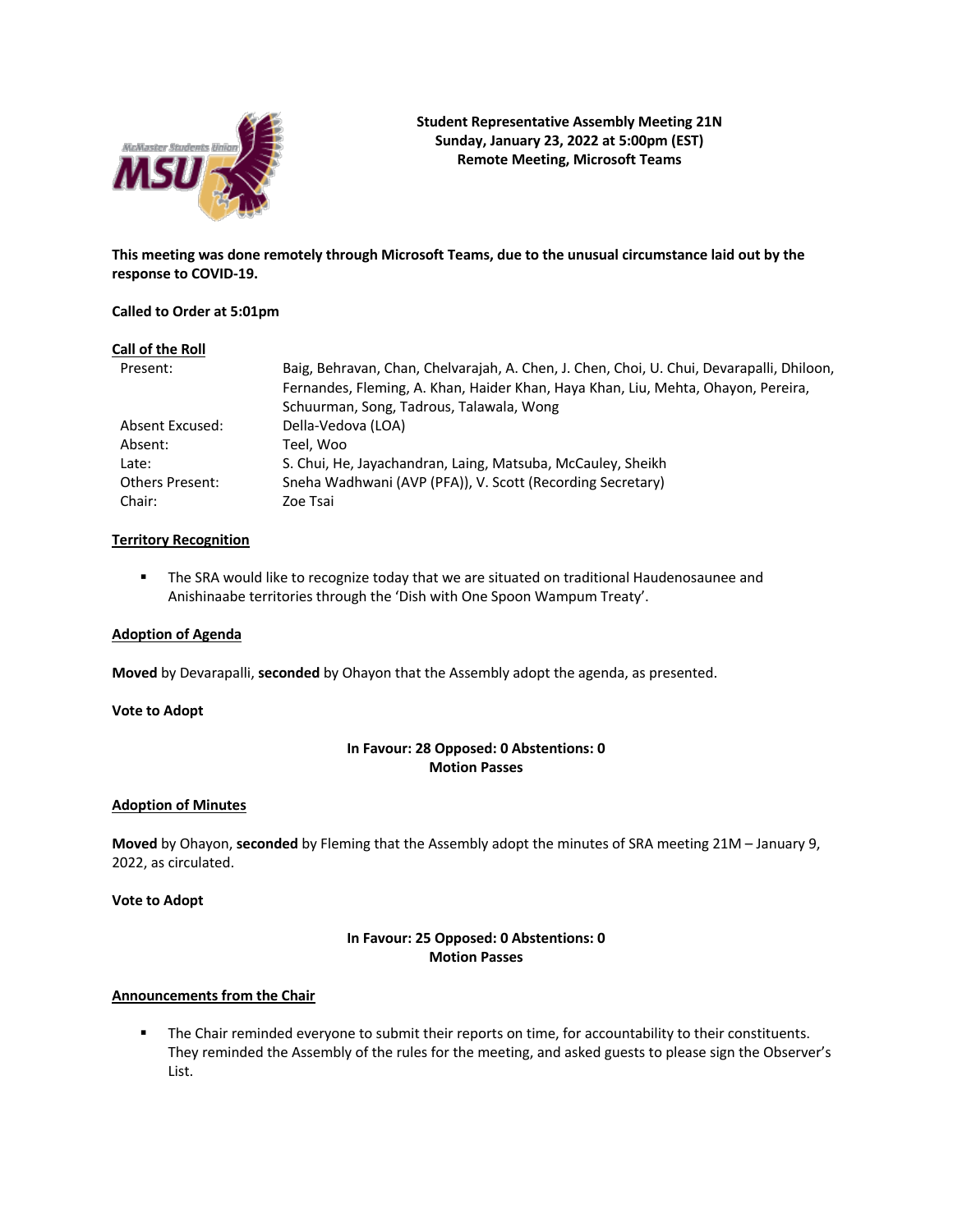## **Report Period**

## **1. Health Sciences Caucus – Pereira and Chan presented**

■ Pereira and Chan summarized the report.

### **2. Humanities Caucus – report circulated**

■ Sheikh presented the report.

### **3. Kinesiology Caucus – Ohayon presented**

■ Ohayon summarized the report.

### **4. Provincial & Federal Affairs Committee – report circulated**

■ Sneha Wadhwani presented the report.

## **5. Finance Committee – report circulated**

■ Nathan Auyeung presented the report.

## **6. Executive Board – report circulated**

**•** Devarapalli presented the report.

## **7. Vice-President Education – report circulated**

#### **Information Period**

No information was provided.

#### **Question Period**

■ Pereira asked if there were plans for the Assembly to move in-person once classes started back up. The Speaker responded that this would be updated within the coming weeks, and added that they weren't sure if everyone on the Assembly would be able to meet in person. The Speaker stated that the next meeting would definitely be online.

#### **Business Arising from the Minutes**

### **1. Close MSU seats on Awards Committees**

**Moved** by Haider Khan, **seconded** by Devarapalli that the Assembly close nominations for MSU members to the following award committees: 

- $\blacksquare$  Honour M (1)
- § Rudy Heinzl Award of Excellence (1)
- J. Lynn Watson (1)
- § MSU Spirit (1)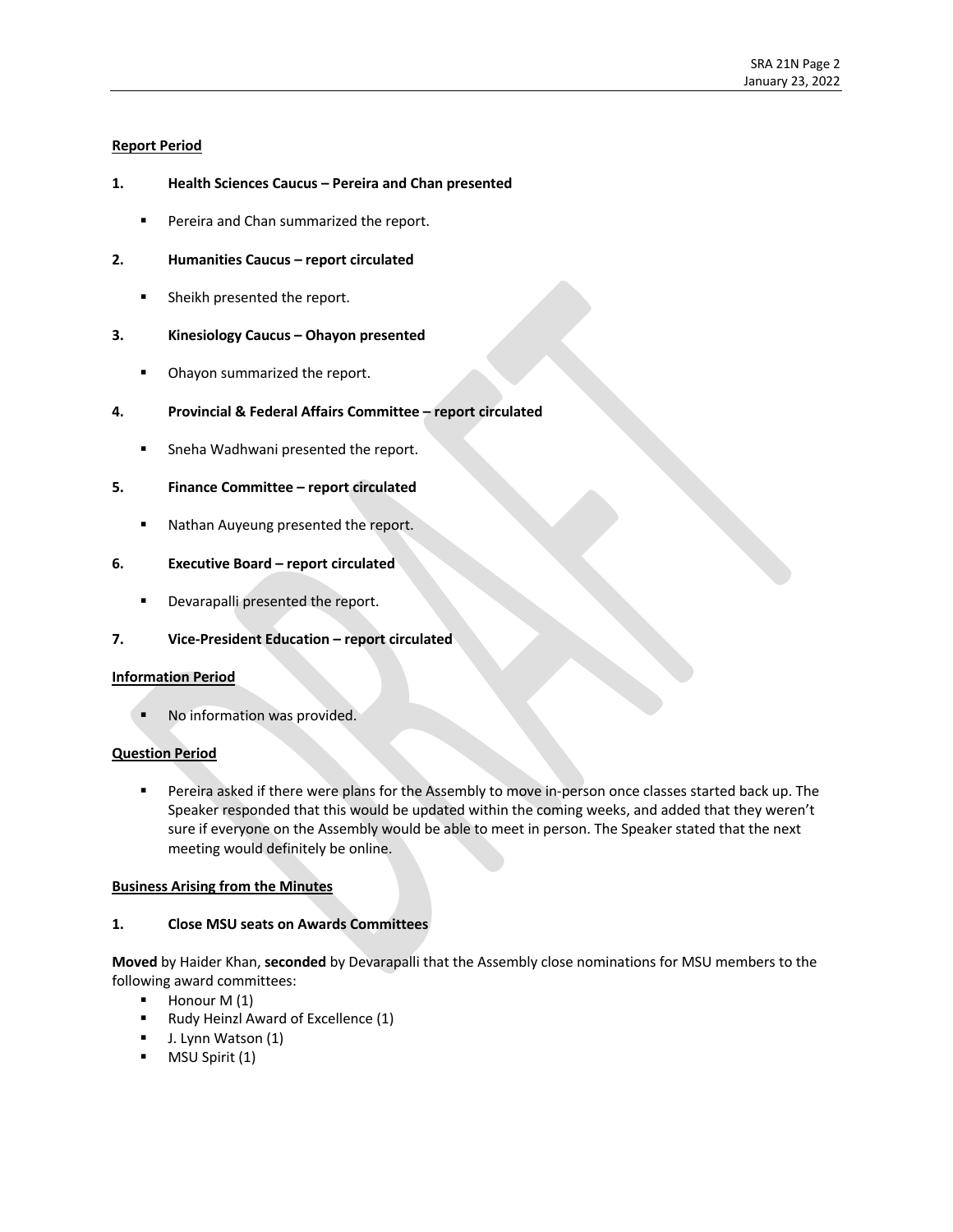### **Nominations**

- § Vedish Soni nominated themselves for Rudy Heinzl.
- Mannat Mannat nominated themselves for Honour M.
- Mannat Mannat nominated themselves for J. Lynn Watson.
- Mannat Mannat nominated themselves for MSU Spirit.

### **Vote on Motion**

# **In Favour: 27 Opposed: 0 Abstentions: 0 Motion Passes**

- Mannat Mannat won the following MSU seats on awards committees by acclamation: Honour M, J. Lynn Watson, MSU Spirit
- Vedish Soni won the MSU seat on the Rudy Heinzl Award Committee by acclamation.

### **Business**

### **1. Open SRA seat on Standing Committee**

**Moved** by Ohayon, **seconded** by Dhiloon that the Assembly open one (1) SRA seat on the Internal Governance Committee.

### **In Favour: 25 Opposed: 0 Abstentions: 0 Motion Passes**

## **2. Close SRA seat on Standing Committee**

**Moved** by Haider Khan, **seconded** by Talawala that the Assembly close one (1) SRA seat on the Internal Governance Committee.

#### **Nominations**

- **Ohayon nominated themselves.**
- § Anna Chen nominated themselves.

#### **Vote on Motion**

# **In Favour: 26 Opposed: 0 Abstentions: 0 Motion Passes**

#### **Set Parameters**

**Moved** by Haider Khan, **seconded** by Fleming to set parameters for the election to be two minutes for opening statements and one minutes for questions, per candidate.

**Moved** by Haider Khan, **seconded** by Talawala that the Assembly recess for five minutes.

- Haider Khan stated that if the Speaker needed five minutes they can have it.
- **Filawala agreed.**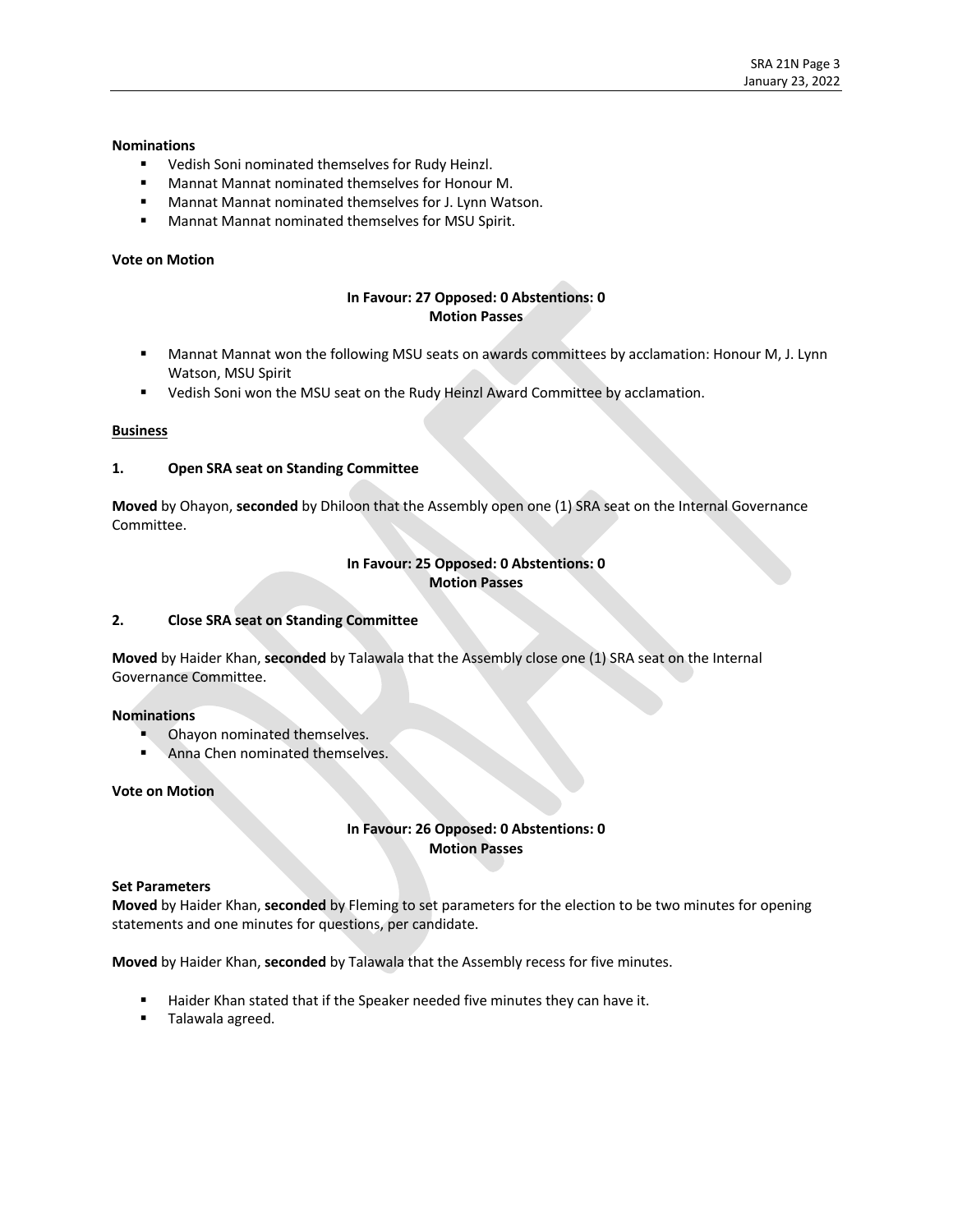# **Vote on Motion**

#### **Motion Passes by General Consent**

### **Recessed at 5:42pm Called to Order at 5:48pm**

#### **Call of the Roll**

| Present:               | Baig, Behravan, Chan, Chelvarajah, A. Chen, J. Chen, Choi, S. Chui, U. Chui, Devarapalli,<br>Dhiloon, Fernandes, Fleming, He, Jayachandran, A. Khan, Haider Khan, Haya Khan,<br>Laing, Liu, Matsuba, McCauley, Mehta, Ohayon, Pereira, Schuurman, Sheikh, Song, |
|------------------------|-----------------------------------------------------------------------------------------------------------------------------------------------------------------------------------------------------------------------------------------------------------------|
|                        | Talawala, Wong                                                                                                                                                                                                                                                  |
| Absent Excused:        | Della-Vedova (LOA)                                                                                                                                                                                                                                              |
| Absent:                | Teel, Woo                                                                                                                                                                                                                                                       |
| Late:                  | Tadrous                                                                                                                                                                                                                                                         |
| <b>Others Present:</b> | V. Scott (Recording Secretary)                                                                                                                                                                                                                                  |
| Chair:                 | Zoe Tsai                                                                                                                                                                                                                                                        |

#### **Amendment**

**Moved** by Baig, **seconded** by Haider Khan to amend the motion to be:

**Moved** by Haider Khan, **seconded** by Fleming to set the parameters for the election to be two minutes for opening statements and two minutes for questions, per candidate pooled.

- Baig stated that two minutes seemed better.
- Haider Khan stated that this was sufficient time for presentations and questions.

#### **Vote on Amendment**

## **In Favour: 23 Opposed: 0 Abstentions: 0 Motion Passes**

#### **Main Motion**

**Moved** by Haider Khan, **seconded** by Fleming to set the parameters for the election to be two minutes for opening statements and two minutes for questions, per candidate pooled.

■ Haider Khan stated that this was good enough time.

#### **Vote on Motion**

## **In Favour: 25 Opposed: 0 Abstentions: 0 Motion Passes**

- The Candidates spoke within the time allotted.
- **The Assembly voted by secret ballot.**

| <b>Candidate</b> | Vote |
|------------------|------|
| A. Chen          | 6    |
| Ohayon           | 22   |
| Abstained        | O    |
| Spoiled          | 0    |